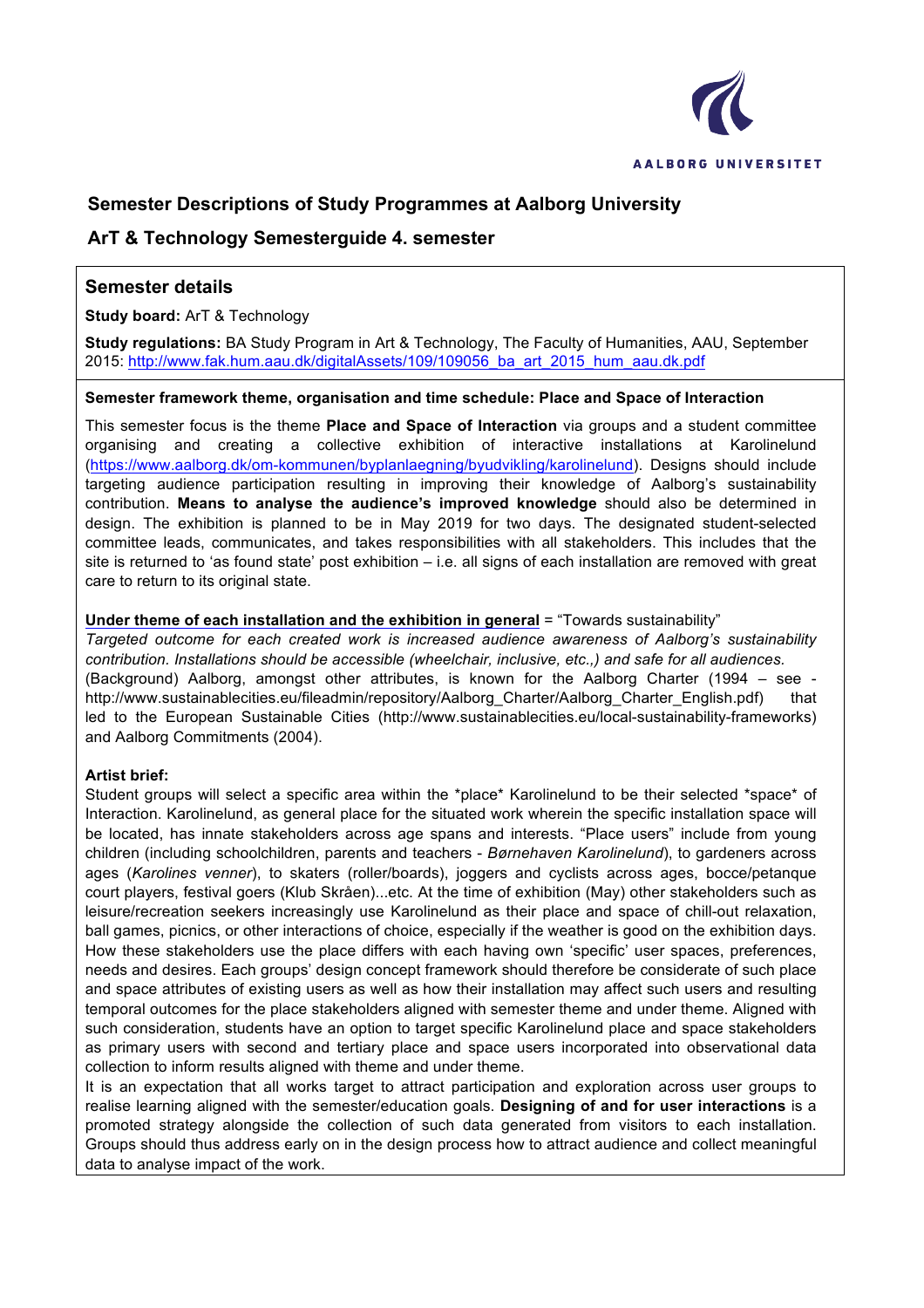Preparatory fieldwork is important to comprehend stakeholders/users in order to optimise designing the work and to achieve semester learning goals associated to the creation of the installation and analysis of **audience experiences as ethnographic catalyst** questioning Place and Space of Interaction.

Aligned with designing, building and managing the installation, the students should consider challenges associated to their selected site and plan accordingly (e.g. electricity, weather, security, safety, access for public, and more). As in previous years, a student-selected committee will lead, organise, communicate and work closely with all stakeholders (including the Kommune who run Karolinelund), this to ensure all associated issues, e.g. rules, constraints, etc., are properly addressed in a manner befitting representation of AAU. This channel of communication is **not the coordinator's responsibility** as there has been in the past a clear desire from the student committee to lead in all aspects of this communication and in all aspects associated to the overall exhibition and place. Prior student experiences inform how Karolinelune/the municipality in some ways can be a challenging collaboration partner it is thus recommended that the student committee designate a single point of contact as communicator responsible for this important exchange. To support the channels of communication below contacts are offered to support: -

The study guide informs that the module will be conducted as **a series of experiments**. A recommendation is to plan for these experiments as milestones in the creation process to inform the design to realize the project deliverable i.e. the installation alongside collecting and analyzing audience experiences/responses.

#### **Requirements**

Group white papers (project proposal) detailing an **initial plan with work breakdown structure (WBS)**, including **a conceptual framework** and **realistic time line** should be **mailed to supervisor and coordinator** by **latest 23rd February 2019**. The conceptual framework in the white paper shall include academic framing to ground the proposed installation, therefore including aspects such as initial arguments behind design, theoretical positioning aligned to literature, method choices [e.g. data collection and analysis] - (all with references to make clear position posited) etc. In addition, the series of experiments (aka milestones) and their planning *where/when/how* conducted and with consideration of the related *what* and *who* aspects shall be included in the white paper with approximate dates. Thus, each experiment in the series is considered as an incremental learning *milestone* toward systematically realizing the *deliverable* in the form of the semester project (installation) and associated documentation.

Supervisors need to approve the white paper. Project plans need to be well planned and real (e.g. site issues, budget, competencies, etc.,) and targeted output doable within the semester timeframe. Early selection of site and contact to stakeholders is recommended. Groups should consider a suitable time management tool for efficient and effective project management. A Gannt chart is commonly used (templates available online).

It is encouraged that students develop their own log books (individual/group) and sketch books that detail activities as often this can support discussions in meetings with supervisors. Such tools can also support group report writing/poster creation (also supplementary to exam preparations and potentially useful in exam should censor request to view). A scale model of the group's installation can also be considered as a support for the exam situation to support censor's visualisation of the installation.

Groups are recommended to cross-reference design and test goals with the learning objectives and academic content to ensure all issues that need to be addressed are achieved as optimally as possible. These guides and semester objectives are the texts that censors read in preparation to examine.

Do not take white paper creation lightly as it is the start of the academic process following brainstorming, ideation, design thinking and group discussions on what lies ahead. Typically, a well-structured informing white paper created from a systematic process results in reflected quality of an eventual project creation, development and outcomes (including report, video documentation [e.g. of work process, testing, and evaluation examples]). The AAU 'Project organised Problem-Based Learning' model is red thread throughout the education and this should be reflected in problem statement/research question with academic framing. Include suitably sound academic references that are cited to ground your proposal and ensure high standard of academic writing using APA style according to ArT guidelines – also note that APA uses reference list and not bibliography. Students should be aware that there is a lot of literature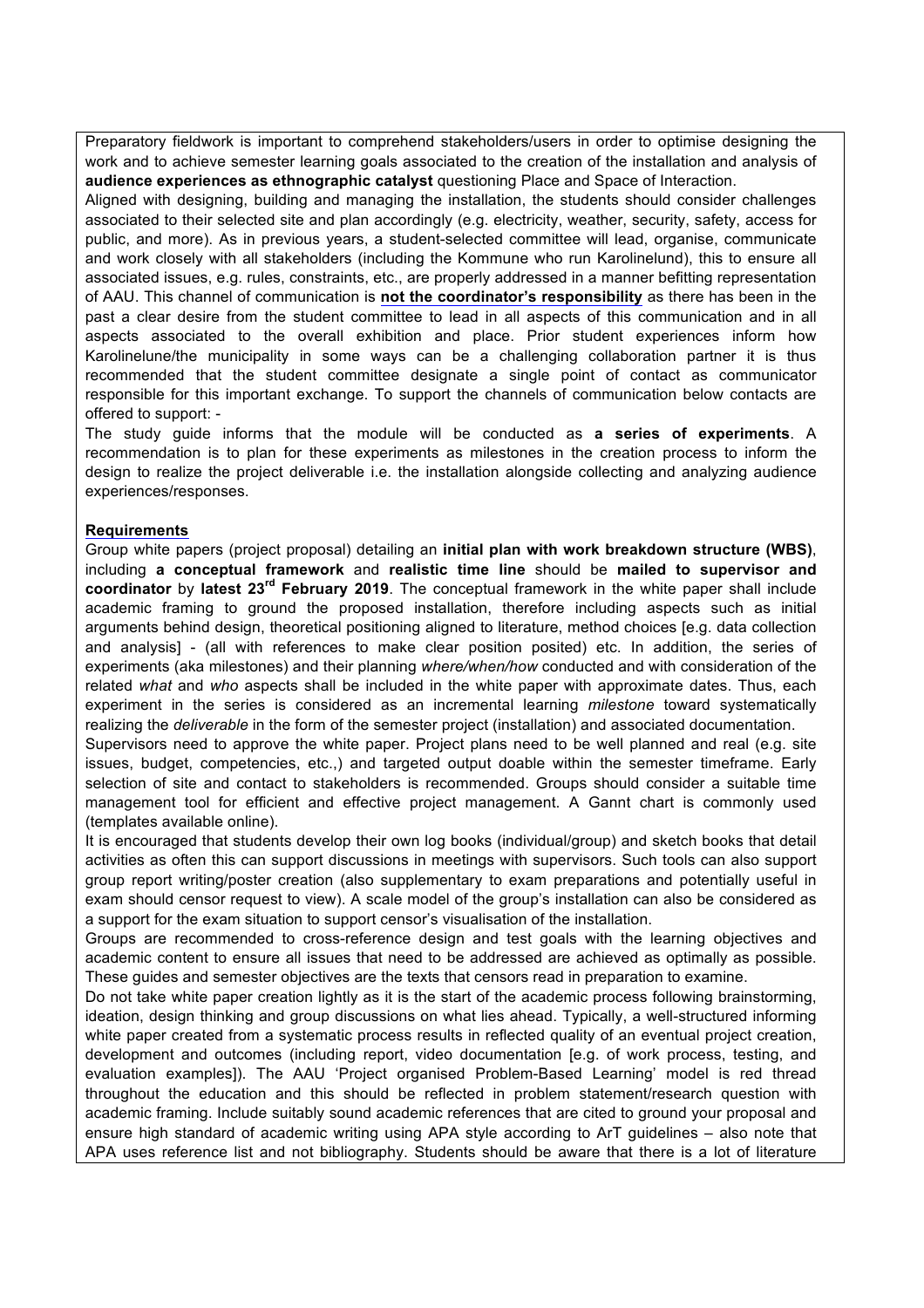available that can be used to support the writing process as needed.

#### **Closing summary and tips:**

As with any site-specific installation research into the location is of paramount importance to design and this will be reflected in supporting courses. This includes, amongst others, questioning impacted 'interested' persons/communities and the experience targeted by the design. Impacted others (external stakeholders) may be site owners and partner organisations, residents, users – for example, frequent visitors who may be impacted. Such persons can be considered as collaborators, testers, as audience (passive/active), or even actively engaged over a longer period such as in participation design work. Students thus can select their design methodologies. Proactive consideration of who is targeted can also aid design (e.g. across - ages children, adults, teens… - abilities [accessible design is trending], and activities walkers, runners, bikers, skateboarders, and their variances etc) so be considerate in the design research and implementation stages via (e.g. from Interaction Design course, **persona methodologies)**. Alongside the who, groups should consider what: Targeted experiences for audience may be e.g. the orchestration of social relations, learning experiences, sensory and aesthetic experiences, action-reaction patterns, etc. Thus, persona development should be an aspect of the informed-design process related to experience goals. Research should cover interested parties expectations for the site and relationship to further afield as applicable (e.g. area/region etc). Project rationale should argue means of interaction as well as content and means of collection data to analyse responses and assessments to substantiate design decisions and iterations. Ideally for each milestone as well as the deliverable.

Each site for an installation typically involves innate challenges and opportunities and students are expected to research and problematize accordingly in their framing of the proposed work.

Academic framing is an expectation of outcomes as is resourcing from previous semester knowledge, skills and competences gains that are built upon with a view to the present semester and future semesters including final bachelor project. This module, Place and Space of Interaction, is the focal point of this semester where the project work consists of problems and solutions concerning the creation of interactive spaces, places and installations. At all times students awareness or representing AAU is a prerequisite.

Finally, students are expected to undertake a workload in line with one ECTS credit being equivalent to 27.5 hours of student work http://www.cdm.aau.dk/student\_handbook/examination/karaktgrading\_ects/

#### **Semester coordinator and secretary assistance**

**Semester coordinator**: Anthony Brooks

**Secretariat assistance**: Anne Glad (until March)

#### **Module description (description of each module)**

#### **Module title, ECTS credits**

Place and Space of Interaction 20 ECTS

#### **Location**

4. Semester

#### **Module coordinator**

Anthony Brooks

#### **Type/Method and language**

Group and project work = English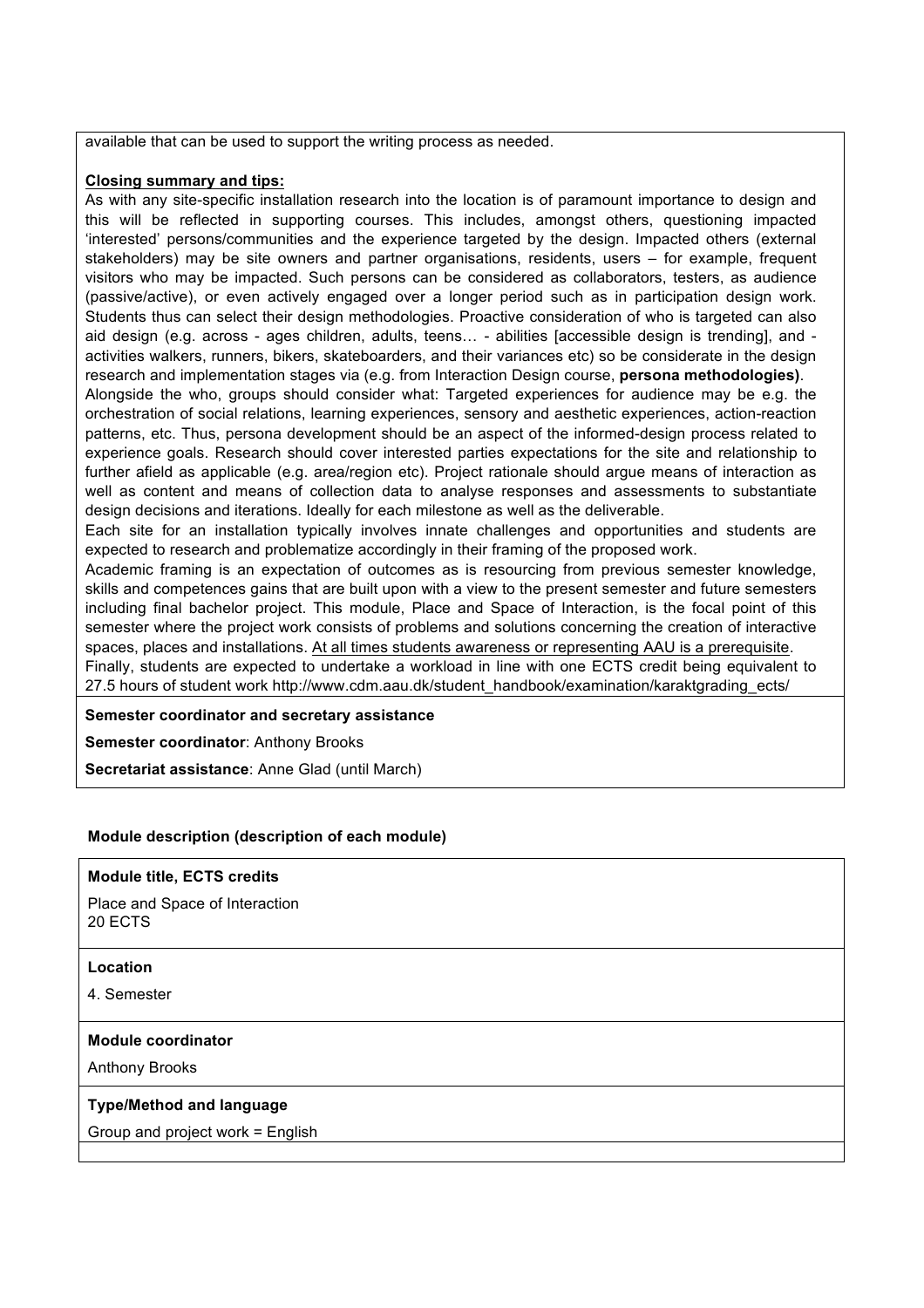#### **Learning objectives:**

The objective of module 12: "Place and Space of Interaction" is to introduce the students to problem areas and designing solutions in relation to embodied interaction in interactive space, places and installations.

During this module, students should acquire:

Basic **knowledge** about

- creation of interactive spaces and installations that encourage embodied activity and an understanding of the situated locale
- cybernetic technologies that support active participation
- mechanical and electronic technologies for the creation of experience and interaction
- methods and tools for the processing of auditive, tactile and visual information for the support of active interaction by participants within the installation

#### **Skills** in

- identifying and formulating an art problem within the theme "Place and Space of Embodied Interaction" possibly including cooperation with external user groups
- analyzing the problem and developing alternative concepts for a defined problem within a defined context
- the application of audio and other technologies in connection with the design of content for interactive installations and spaces
- identifying, developing and describing the interaction between audio and spatial effects, choice of materials and technological solutions with a view to achieving clear aesthetic expressions and motivating embodied performance
- selecting appropriate methods in connection with the development of artefacts

### **Competencies** in

- the creation of interactive spaces and installations with an artistic quality in terms of architecture, interaction patters, and soundscapes
- architectural and artistic methodology, including interaction between technology, choice of materials and aesthetic expressions
- the use of interactive technologies, including control of media, light and sound
- contextualizing own artistic solutions (to state-of-art, socio-cultural requisites and consequences, art theoretical and aesthetic dimensions, etc.)
- describing the completed design at a professional level, and communicating this to external cooperation partners.

### **Academic content**

The module will be conducted as a series of experiments with interactive installations in a particular architectural context. This may be an urban place or stage, architectural setting, a community environment, an exhibition space, etc., where artistic installations are created and tested in relation to providing participant experiences of various kinds (such as the orchestration of social relations, learning experiences, sensory and aesthetic experiences, action-reaction patterns, etc.). In this regard, modalities such as architectural constructs, spatial atmospheres, sound, image, various interactive technologies, and embedded intelligence systems are investigated and applied.

#### **Scope and expected performance**

20 ECTS credits. 1 ECTS credit = 27,5 hours of work. 20 ECTS = 550 hours of work consisting of preparation for course sessions, course participation, group work, exercises, counselling and exams.

### **Examination**

An external combined written and oral examination in **Module 12 "Place and Space of Interaction"** (Sted og interaktionsrum).

The examination will take the form of a conversation between the student, the examiner and an external examiner on the basis of the project report prepared by the student(s), which may be in the form of a report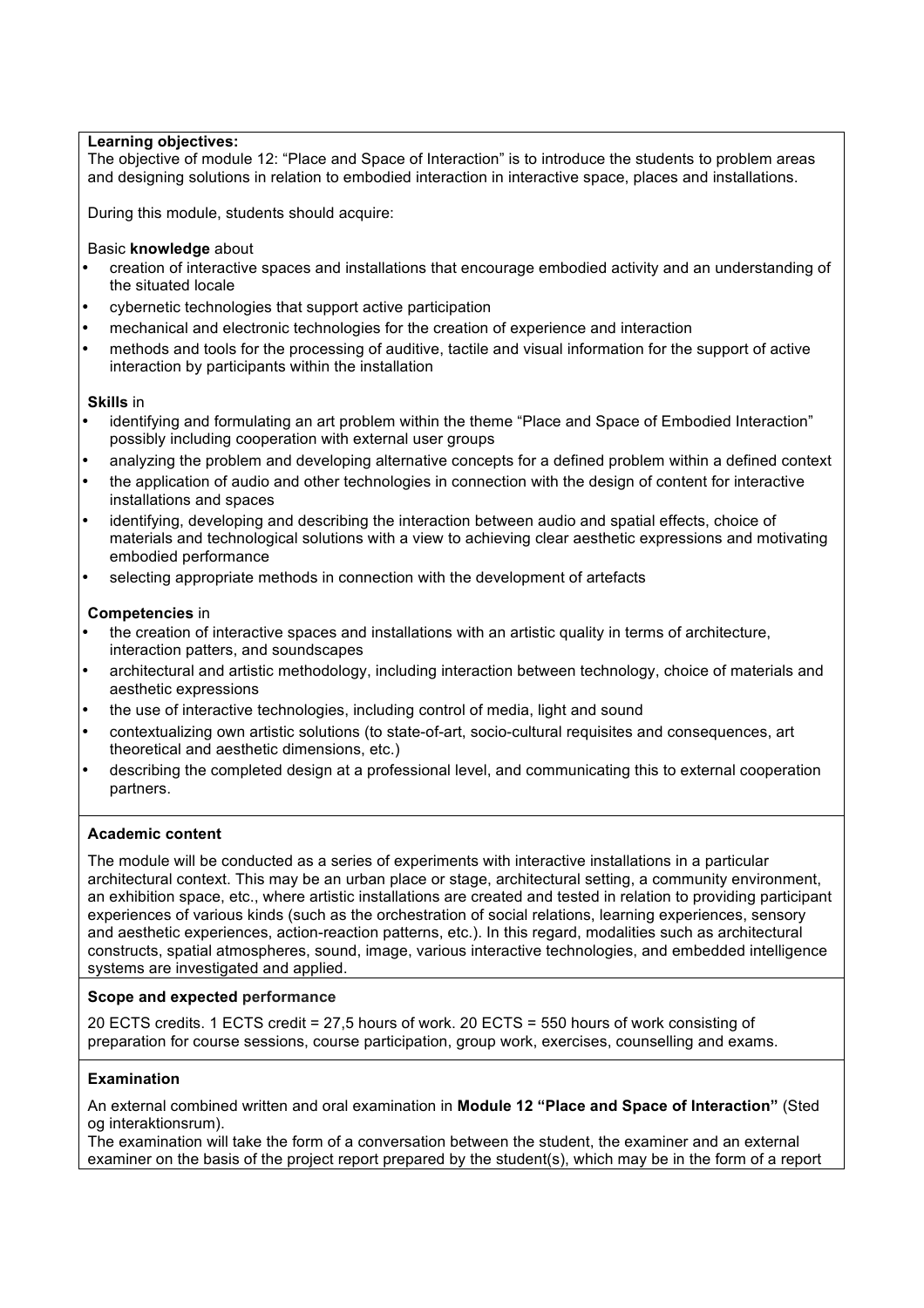or portfolio as well as the product created by the student. The project exam will also address other content from the module courses.

#### **Form of examination**: b)

Number of pages: the written work must not exceed 10 pages per student (15 pages in the case of individual reports).

Duration of examination: 20 minutes per student and 10 minutes for assessment and communication of grades per group, however, the duration of the examination is maximum 2 hours.

**Evaluation**: Grading according to the 7-point scale.

Proportional weighting: An overall equal evaluation is made of the project report, the product, and the oral performance.

Credits: 20 ECTS

The written report, the product and the oral examination should demonstrate that the student has fulfilled the objectives outlined above.

#### **Module description (description of each module)**

#### **Module title, ECTS credits**

Art in Context II - Media Art Theory 5 ECTS

#### **Location**

4. Semester

#### **Module coordinator**

Morten Søndergaard

#### **Type/Method and language**

Individual work in relation to course activities **English** 

### **Learning objectives:**

During this module, students should acquire:

#### Basic **knowledge** about

- media art theories and concepts with special focus on cross-disciplinarity and synergy between art and media technology
- various methods of analysis of media art product and projects in regard to their cultural, personal, aesthetic and epistemological significance
- audience and user concepts of media art and the related behavioral and aesthetic preferences

#### **Skills** in

- using and applying basic theories and methods in regard to analyses of media art works
- describing artistic challenges and aesthetic formats of media art
- identifying target groups and their behavior and aesthetic preferences in relation to experience potentials of media art works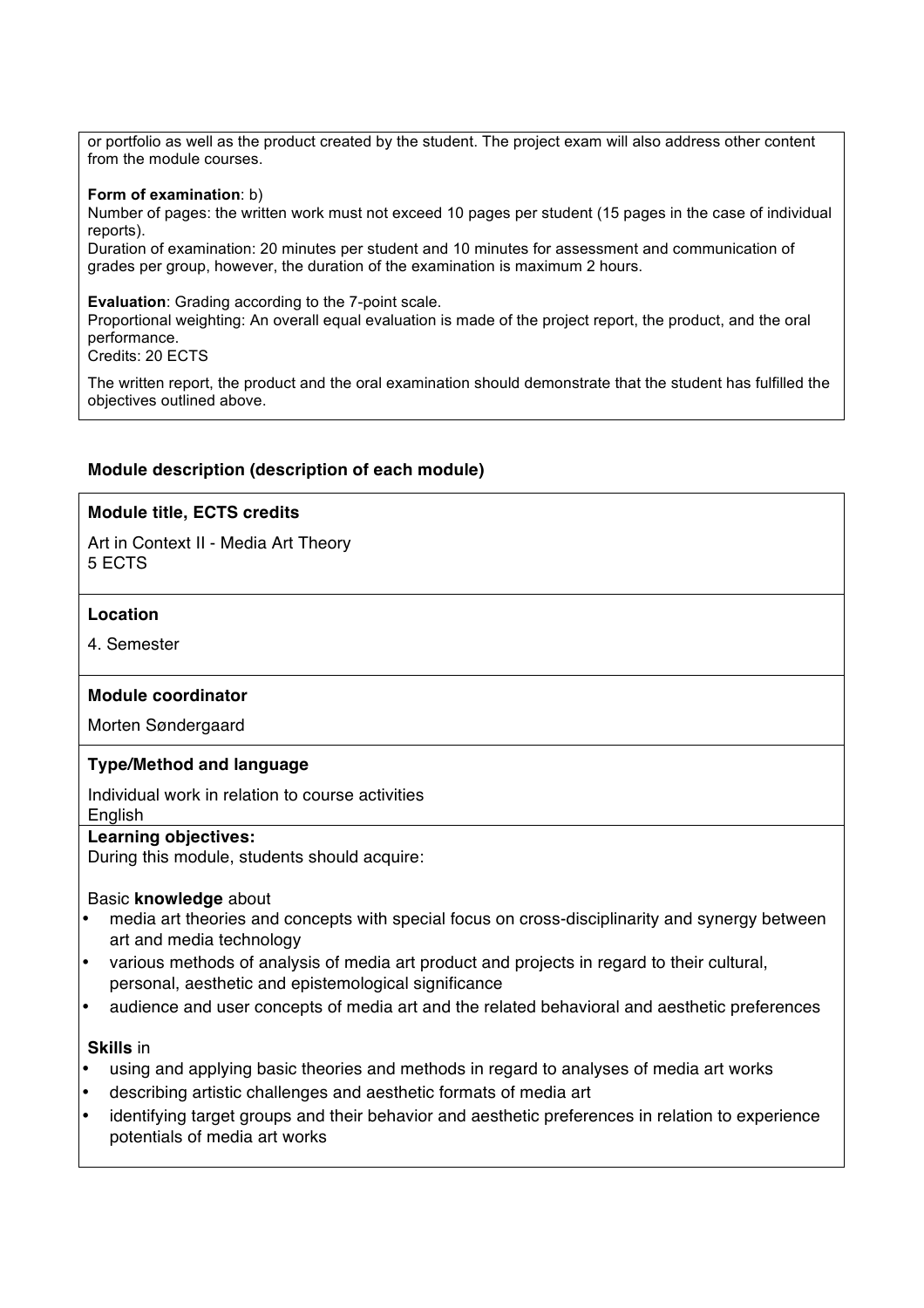### **Competencies** in

- applying theories and methodologies of media art
- analyzing and discussing media art works as cultural and aesthetic phenomena
- applying knowledge about user groups and user behavior in analysis and concept design of media art works.

### **Academic content**

The module "Art in Context II" examines media art works and their cultural, aesthetic, social, and technological positions in the 20th and 21st centuries. Together with Art in Context I, the module introduces the students to the academic and theoretical contexts of the mixed field of Art and Technology. Through different teaching formats such as lectures, workshops, study-trips, and seminars, the students will get acquainted with the methodologies of analyzing media art and digital design artifacts.

#### **Scope and expected performance**

5 ECTS credits. 1 ECTS credit = 27,5 hours of work. 5 ECTS = 137,5 hours of work consisting of preparation for course sessions, course participation, group work, exercises, counselling and exams.

### **Module activities (course sessions etc.)**

### **Literature:**

Baumgarten: *Aesthetica – In:* Sven-Olaf Wallenstein (2013): Baumgarten and the invention of the Aesthetic, Site Journal/33, 27 pp. Available on Moodle

Dewey: Art as Experience (Excerpt). Secondary.

Roger Fry (1920), 'An Essay in Aesthetics', in: Art in Theory, pp.102-110. Moodle

Sigfried Kracauer (1927), 'The Mass Ornament' (excerpt), in Art in Theory, 462-66. Moodle.

Adorno: Aesthetic Theory (1997), London/New York: Continuum, pp. 341-343. Moodle.

Walther Benjamin (1939): "The Author as Producer". Moodle

Heidegger: "The Question Concerning Technology" (1954). Moodle

Eco, Umberto (1958/1989): The Open Work, translated by Anna Cancogi, Harvard University Press, pp. 84-104. Moodle

Foucault: Mot et les Choses (The Order of Things), Introduction (1968). Moodle.

Jack Burnham: "The Aesthetics of Intelligent Systems" (1969). Moodle.

D. Haraway: "A Cyborg Manifesto" (1988)

S. Zielinski: A Deep Time of the Media: Toward an Archaeology of Hearing and Seeing by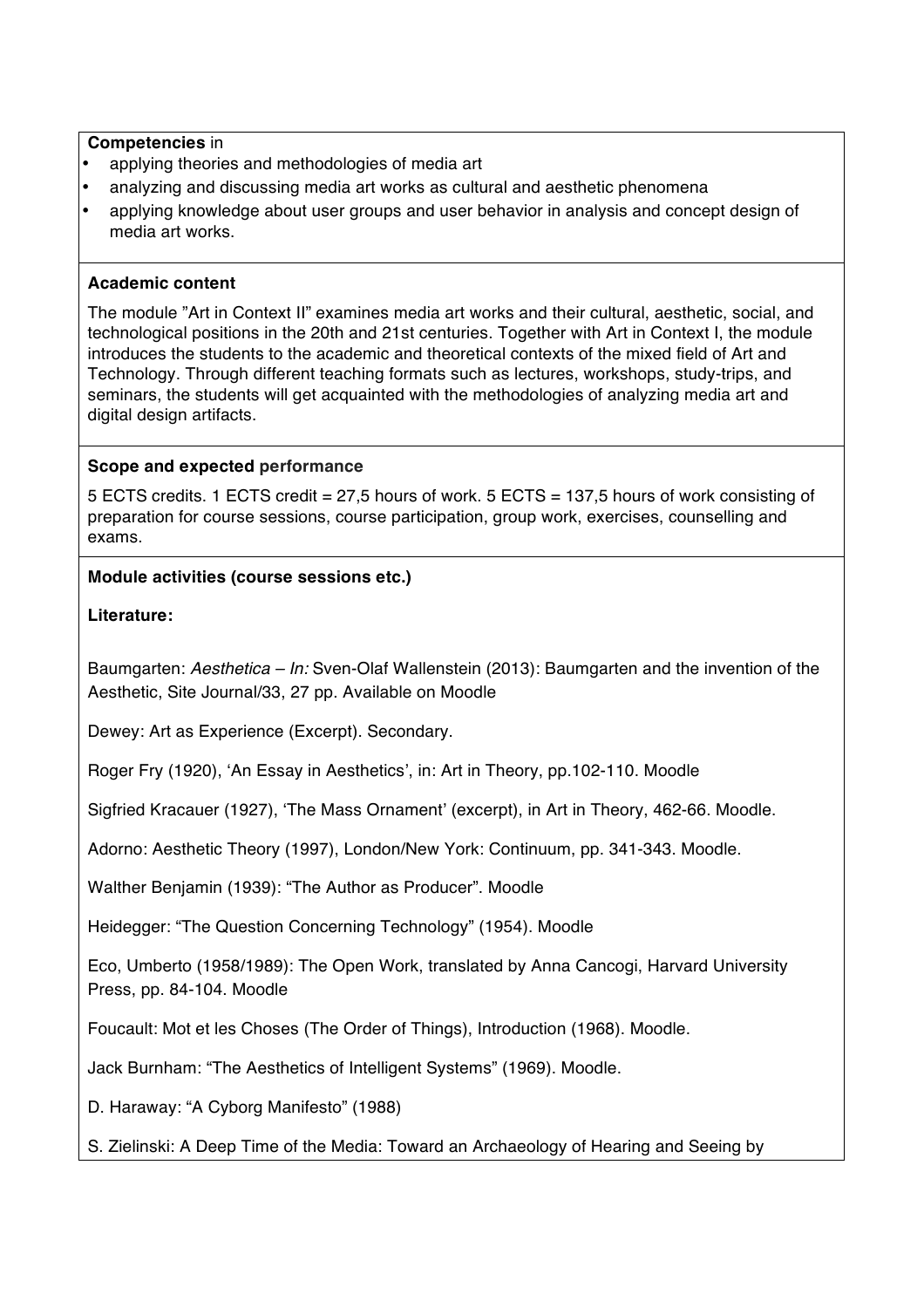Technical Means, Introduction (2006)

N. Katherine Hayles (1999): How We Became Posthuman. Virtual Bodies in Cybernetics, Literature, and Informatics. Preface and chapter 1, pp ix – 25. 28 pages.

J. Parikka (2012): What is Media Archeology. Cambridge: Polity Press, introduction pp 1-17. Permalink: http://primo.aub.aau.dk/desktop:Samlet:AUB01\_ALEPH001732677

Adajian, Thomas, "The Definition of Art", *The Stanford Encyclopedia of Philosophy* (Fall 2018 Edition), Edward N. Zalta (ed.), URL = https://plato.stanford.edu/archives/fall2018/entries/artdefinition/, pp 1-12 (no page numbers in online version)

Zangwill, Nick, "Aesthetic Judgment", *The Stanford Encyclopedia of Philosophy* (Fall 2014 Edition), Edward N. Zalta (ed.), URL = https://plato.stanford.edu/archives/fall2014/entries/aestheticjudgment/

Matei Calinescu, Five Faces of Modernity, Duke University Press, 1987, pp. 240-248. Moodle. 8 pages.

Geert Lovink, 'The Legacy of Tactical Media' in: Geert Lovink, Organization After Social Media, Minor Compositions Press, 2018, pp 17-33. Online access. 15 pages.

**1**

### **Framing Aesthetic Theory and analysis: Some analytical paradigms**

### Lecturer Morten Søndergaard

This lecture introduces students to modern aesthetic theory, its conceptual and philosophical history, as well as its relation to art and technology. In particular, the lecture will introduce to the most dominating (and very different) paradigms on (the use of) the formation of meaning (betydningsdannelse) in aesthetics since around the  $19<sup>th</sup>$  Century. They are resonating with (very different) epistemologies and their conceptual organisation (scientific theories) (videnskabsteorier). The study of these paradigms will structure the course in general and will be the foundation of the final workshops and exercises aiming at introducing the students to the basics in academic analysis of art/tech projects and (media) aesthetic artefacts. This will be coupled with a general introduction to the 'circulation', 'problem' or 'crisis' (depending of the perspective) of representation (of knowledge) in art and in general, which through its various interpretations, effects and denials has been and still is the overall context of the study and analysis of practices that work across art, technology, science, media and design. **Literature** Pri lit | Sec. | Dig.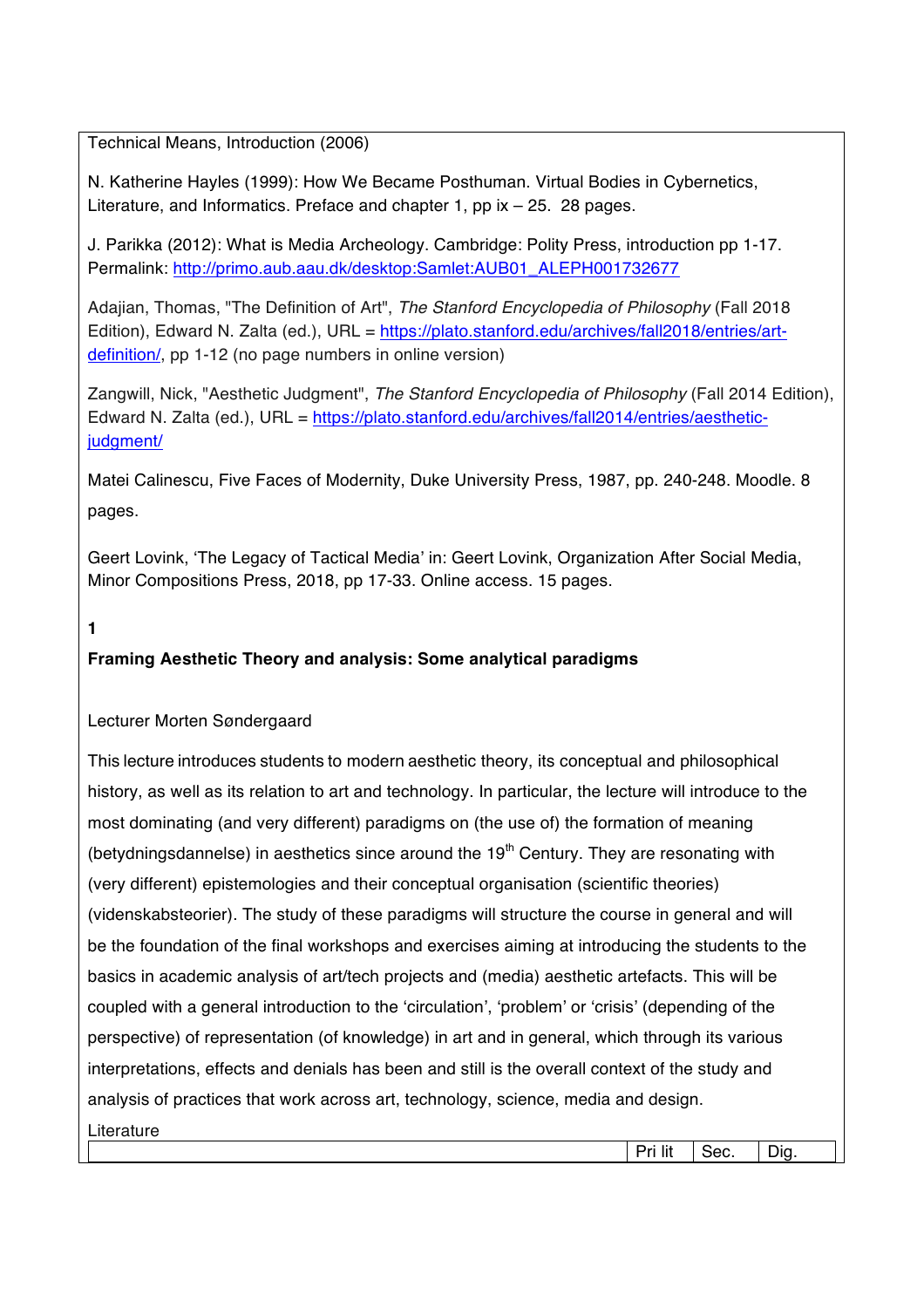|                                                                          |   | lit | upload |
|--------------------------------------------------------------------------|---|-----|--------|
| Roger Fry (1920), 'An Essay in Aesthetics', in: Art in Theory, pp.102-   | 8 |     |        |
| 110                                                                      |   |     |        |
|                                                                          |   |     |        |
| Sigfried Kracauer (1927), 'The Mass Ornament' (excerpt), in Art in       | 4 |     |        |
| Theory, 462-66                                                           |   |     |        |
|                                                                          |   |     |        |
| Adajian, Thomas, "The Definition of Art", The Stanford Encyclopedia      |   | x   |        |
| of Philosophy (Fall 2018 Edition), Edward N. Zalta (ed.), URL =          |   |     |        |
| https://plato.stanford.edu/archives/fall2018/entries/art-definition/, pp |   |     |        |
| 1-12 (no page numbers in online version)                                 |   |     |        |
|                                                                          |   |     |        |

# **2**

**Aesthetic Paradigm 1: Sense-perception and meaning - Aesthetic Formalism and beyond**

### Lecturer Morten Søndergaard

This lecture introduces students to the first paradigm in modern aesthetic theory, its conceptual and philosophical history, as well as its relation to art and technology: Formalism and the idea that meanings are immanent in the things and objects of the world and sense-perception connects us to that meaning, unmediated, particularly through vision. The question is, then, how this is possible? We will look at different theories, bringing different ideas to the table: Baumgarden (beauty), Peirce (signs), Dewey (experience), Böhme (atmosphere).

The lecture will be based on examples from the vast field of art and technology.

**Literature** 

|                                                                                                                             | Pri lit | Sec.<br>lit | Dig.<br>upload |
|-----------------------------------------------------------------------------------------------------------------------------|---------|-------------|----------------|
| Sven-Olaf Wallenstein (2013): Baumgarten and the invention of the<br>Aesthetic, Site Journal/33, 27 pp. Available on Moodle | 27      |             |                |

### **3**

**Aesthetic Paradigm 2: Conceptual meaning – Frankfurter Schule, modern hermeneutics and beyond**

Lecturer Morten Søndergaard

This lecture introduces to theories belonging to the significant paradigm of conceptual meaning and how aesthetics meaning-formation (æstetisk betydningsdannelse) is mediated conceptually. This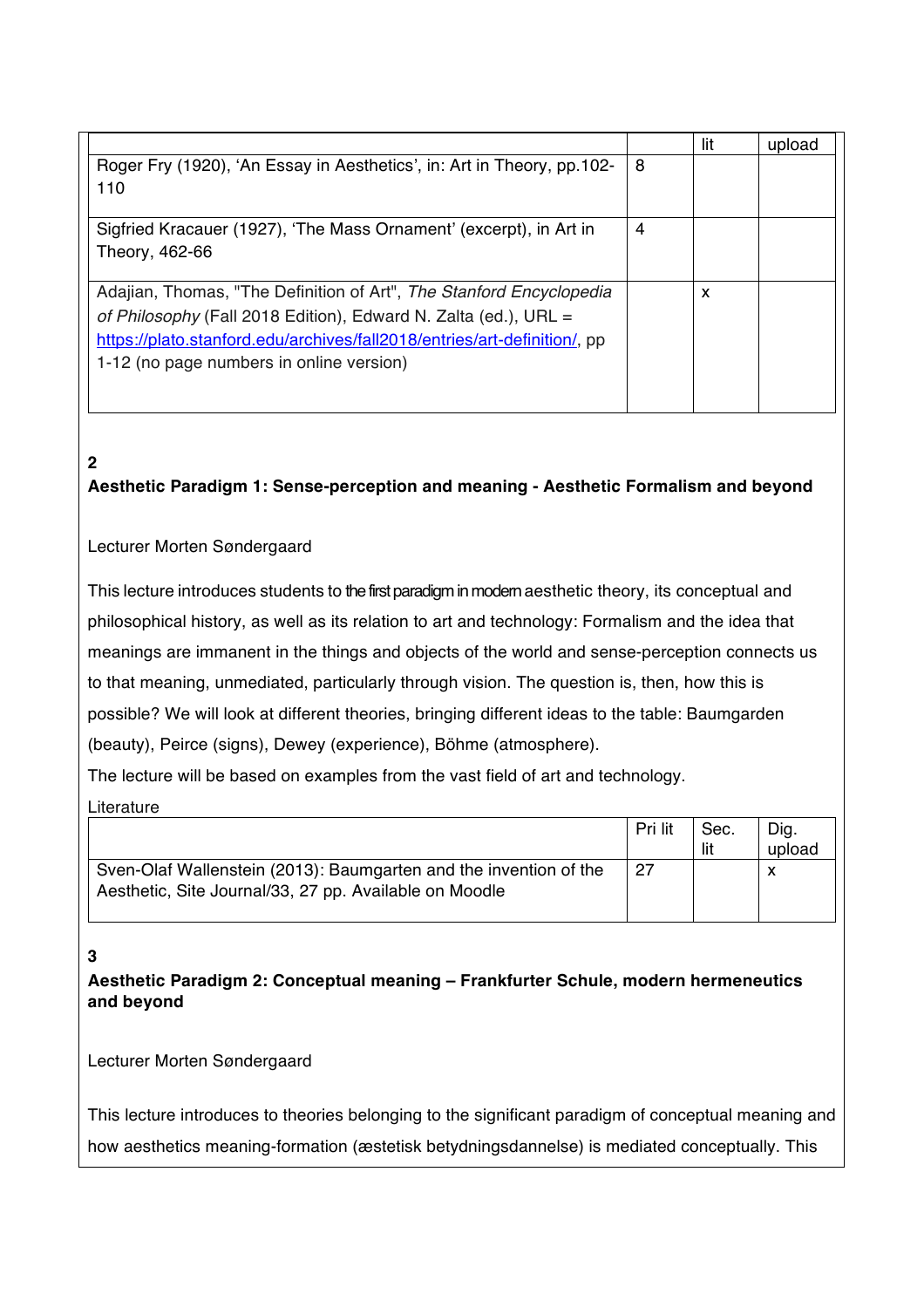paradigm connects aesthetics to language, (and an awareness of) it's conceptual and semantic horizons and interpretations. We will look at different theories working in the paradigm: Walter Benjamin (mechanical reproduction), Adorno (negative dialectics).

Secondary readings: Gadamer (modern hermenutics), and Harmut Rosa (acceleration society). The lecture will be based on examples from the vast field of art and technology.

**Literature** 

**4**

|                                                             | Pri lit | Sec.<br>lit | Dig.<br>upload |
|-------------------------------------------------------------|---------|-------------|----------------|
| Adorno (2014/1938): Aesthetic Theory, London/New York:      | 2       |             | X              |
| Continuum, pp. 341-343. Moodle Upload.                      |         |             |                |
| Walther Benjamin (1934), "The Author as Producer", pp. 1-9. | 9       |             | X              |
| Moodle Upload.                                              |         |             |                |

# Aesthetic Paradigm 3: Contextual meaning - post-structuralism, constructionism, and beyon

### Lecturer: Morten Søndergaard

This lecture introduces to theories belonging to the significant paradigm stating that any meaningformation, including an aesthetic one, is always framed (and limited) by context and discourse, and there is a basic critique of the subject-object 'dualism' of paradigm 1 and 2. We will look at different theories working in this paradigm: Eco (the open work (limits of interpretation), Foucault (discourse), Baudrillard (simulacrum), Kristeva (political feminism, abjectet),

The lecture will be based on examples from the vast field of art and technology.

Literature

|                                                                    | Pri lit | Sec.<br>lit | Dig.<br>upload |
|--------------------------------------------------------------------|---------|-------------|----------------|
| Eco, Umberto (1958/1989): The Open Work, translated by Anna        | 20      |             | X              |
| Cancogi, Harvard University Press, pp. 84-104. Moodle upload       |         |             |                |
| Foucault (1976): "Different Spaces" in: Rabinow, P (ed). Essential | 10      |             | X              |
| Works of Foucault 1954-1984. Pp 174-184.                           |         |             |                |
| Foucault, M. (1968) "The Order or Things" in: Rabinow, P (ed).     | 8       |             | X              |
| Essential Works of Foucault 1954-1984. Pp 261-269. Moodle upload.  |         |             |                |
|                                                                    |         |             |                |
|                                                                    |         |             |                |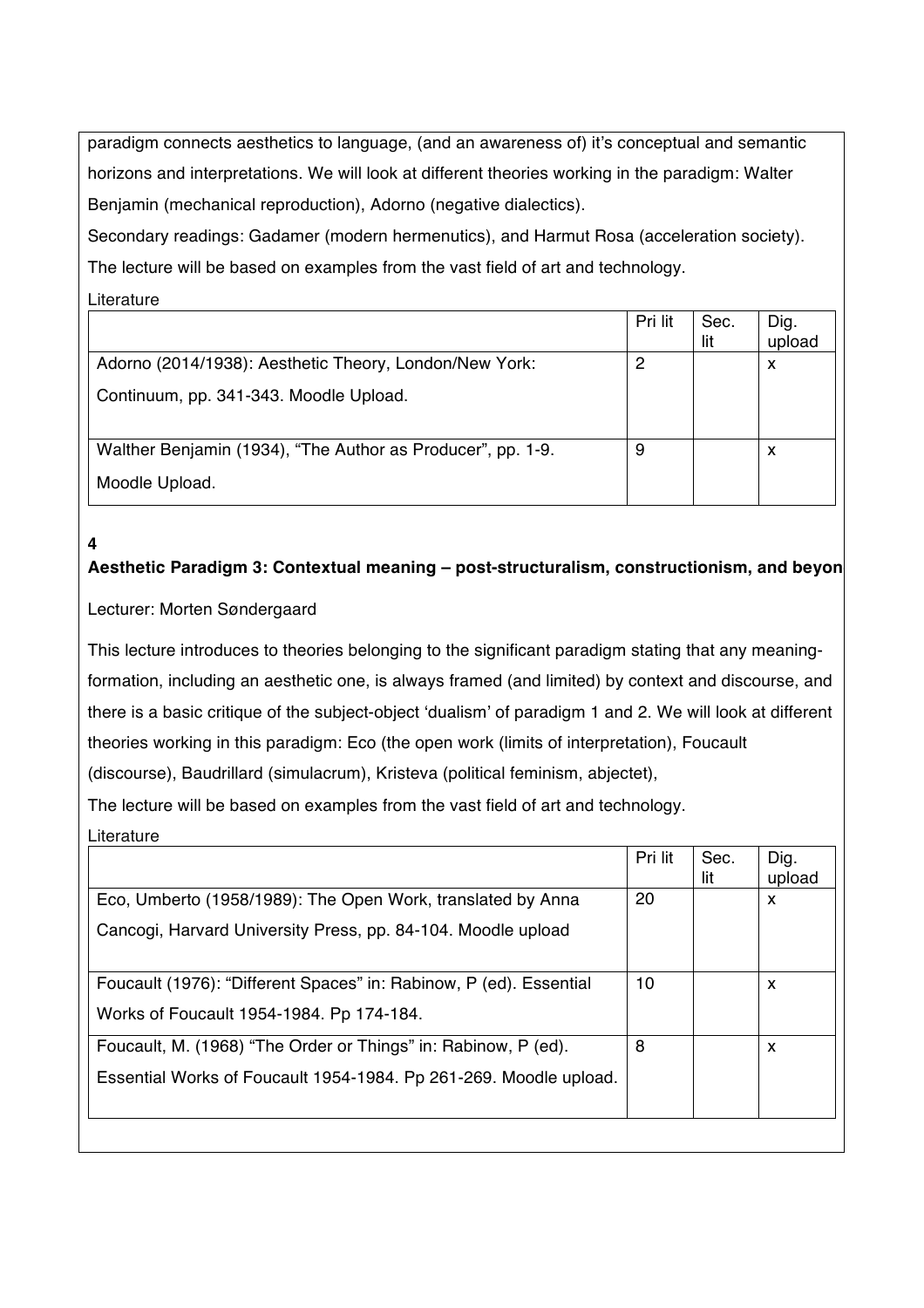## **5 & 6 (Primarily 2nd semester): Critical Theory and Academic Writing**

### Lecturer: Morten Søndergaard

Modern critical theory is an approach to art and culture that considers the (largely hidden) social, historical, emotional, technological and ideological forces and structures which produce and constrain them. The central question of critical theory is (wo)man's estranged relation to nature, that there are social forces in culture that are liberating from the overall force of modern (capitalistic) society, money; But these forces are at the same time resulting in a fragmentation and individualization of approaches to cultural expression, and ways to represent (knowledge and meaning) aesthetically. Of course, technology plays an important role in more recent critical theories, investigating the structuring of culture through its use of technology as social practice and intense play on feelings and (superficial) experiences.

Academic writing is the medium of double critical reflexivity processes, based on methodological investigations (gathering) and analysis of 'data' or 'phenomena' on the one hand; and a theoretical (generalizing, problem-driven) interpretive or discursive reflection as part of an academic argumentation. Academic writing has a longstanding relation to critical theory and is based on expectations of 'acribi': planned, focused, structured, evidenced and with clarity in conceptual use and style.

Lecture 5: Introduction to critical theoretical practices (in the context of Art & Technology studies).

Workshop / exercise: Applying critical theory in practice.

Literature

Lecture 6: Introduction to the basics of academic writing (and the relationship between creative practice processes and critical reflection)

Workshop / exercise: Write a problem formulation based on your semester project.

| Lilerature                                                       |         |      |         |
|------------------------------------------------------------------|---------|------|---------|
|                                                                  | Pri lit | Sec. | Dig.    |
|                                                                  |         | lit  | upload  |
| Matei Calinescu, Five Faces of Modernity, Duke University Press, | 8       |      | X       |
| 1987, pp. 240-248. Moodle.                                       |         |      |         |
|                                                                  |         |      |         |
|                                                                  |         |      |         |
| Geert Lovink, 'The Legacy of Tactical Media' in: Geert Lovink,   | 16      |      | Online  |
| Organization After Social Media, Minor Compositions Press, 2018, |         |      | access. |
|                                                                  |         |      |         |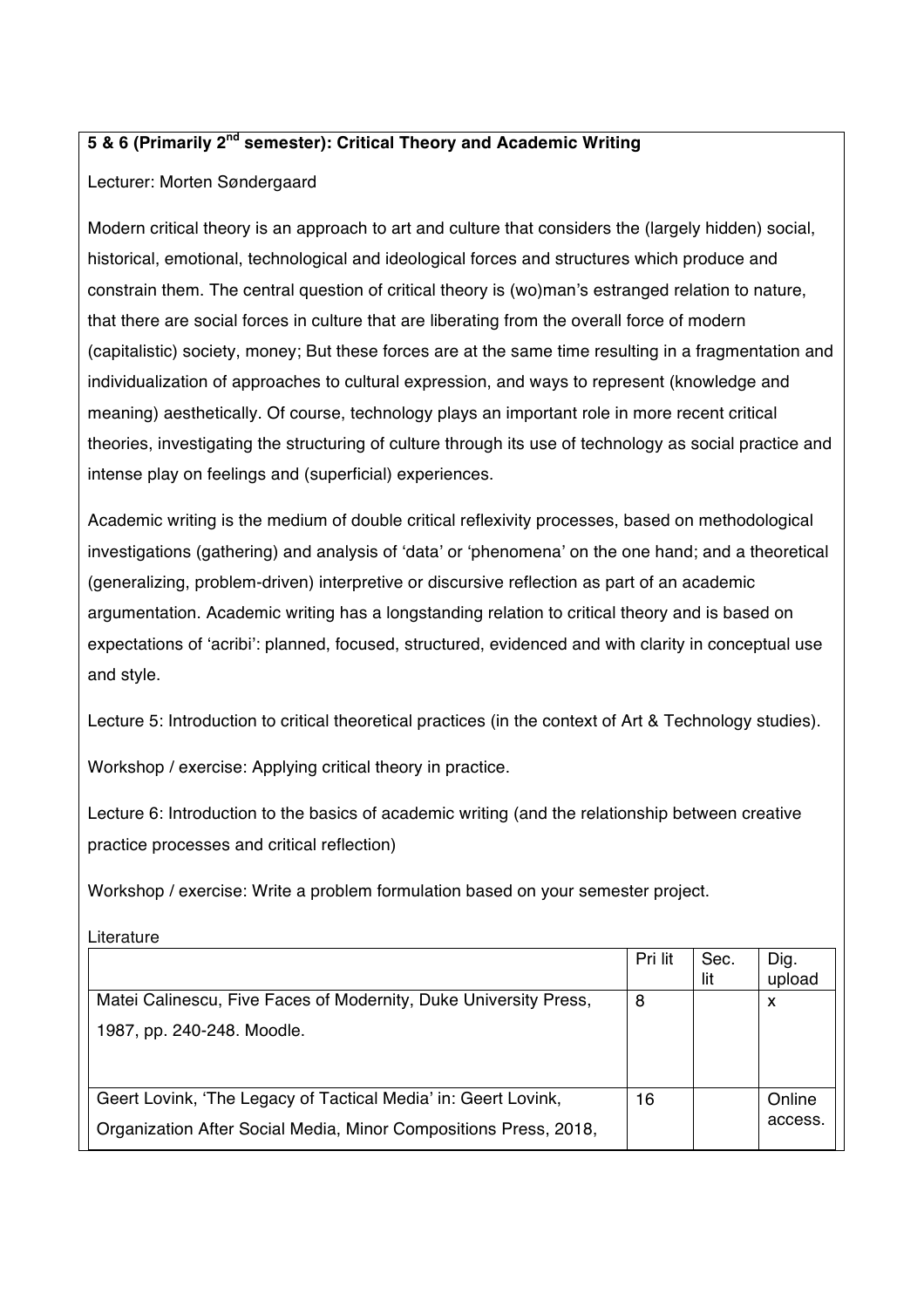pp 17-33. Online access.

# **5b (4th semester) Aesthetic Paradigm 4: Technology and meaning – Media Art and Post-humanism**

### Lecturer Morten Søndergaard

This lecture (and the next) introduces to theories enhancing but also critizing the positions from paradigm1, 2 and 3. Shared by all in paradigm 4 is the same (Heideggarian-based) analysis that technology is our transcendence, which we can neither escape nor overlook. We are challanged to understand what this does to the concept of meaning itself as well as the problems arising from the premise that man cannot conceptualize most of what is outside our sense-perception, interpretative or contextual horizons. Aesthetics, in as much as it does provide meaning, is situated and particular (local) and reflects (existential and essential) challenges (and to some extent a crisis, which however cannot be 'solved' by merely perceiving or understanding it). Lyotard (The condition of computerization), Donna Haraway (Cyborg Manifest / philosophical feminism), Katherine Hayles (Technogenesis), Don Ihde (Postphenomenology).

The lecture will be based on examples from the vast field of art and technology

| Literature                                                                   |     |      |     |
|------------------------------------------------------------------------------|-----|------|-----|
|                                                                              | Pri | Sec. | Dig |
|                                                                              | lit | lit  |     |
|                                                                              |     |      | upl |
|                                                                              |     |      | oad |
| Heidegger: "The Question Concerning Technology" (1954). 15 pages.            | 15  |      | X   |
| Moodle                                                                       |     |      |     |
|                                                                              |     |      |     |
|                                                                              |     |      |     |
| N. Katherine Hayles (1999): How We Became Posthuman. Virtual Bodies          |     |      | X   |
| in Cybernetics, Literature, and Informatics. Preface and chapter 1, pp $x -$ |     |      |     |
| 25. Moodle.                                                                  |     |      |     |
|                                                                              |     |      |     |
| D. Haraway (1985): A Manifesto for Cyborgs: Science, Technology, and         |     |      | X   |
| Socialist Feminism in the 1980s, online at Stanford uni:                     |     |      | Lin |
| https://web.archive.org/web/20120214194015/http://www.stanford.edu/dep       |     |      | k   |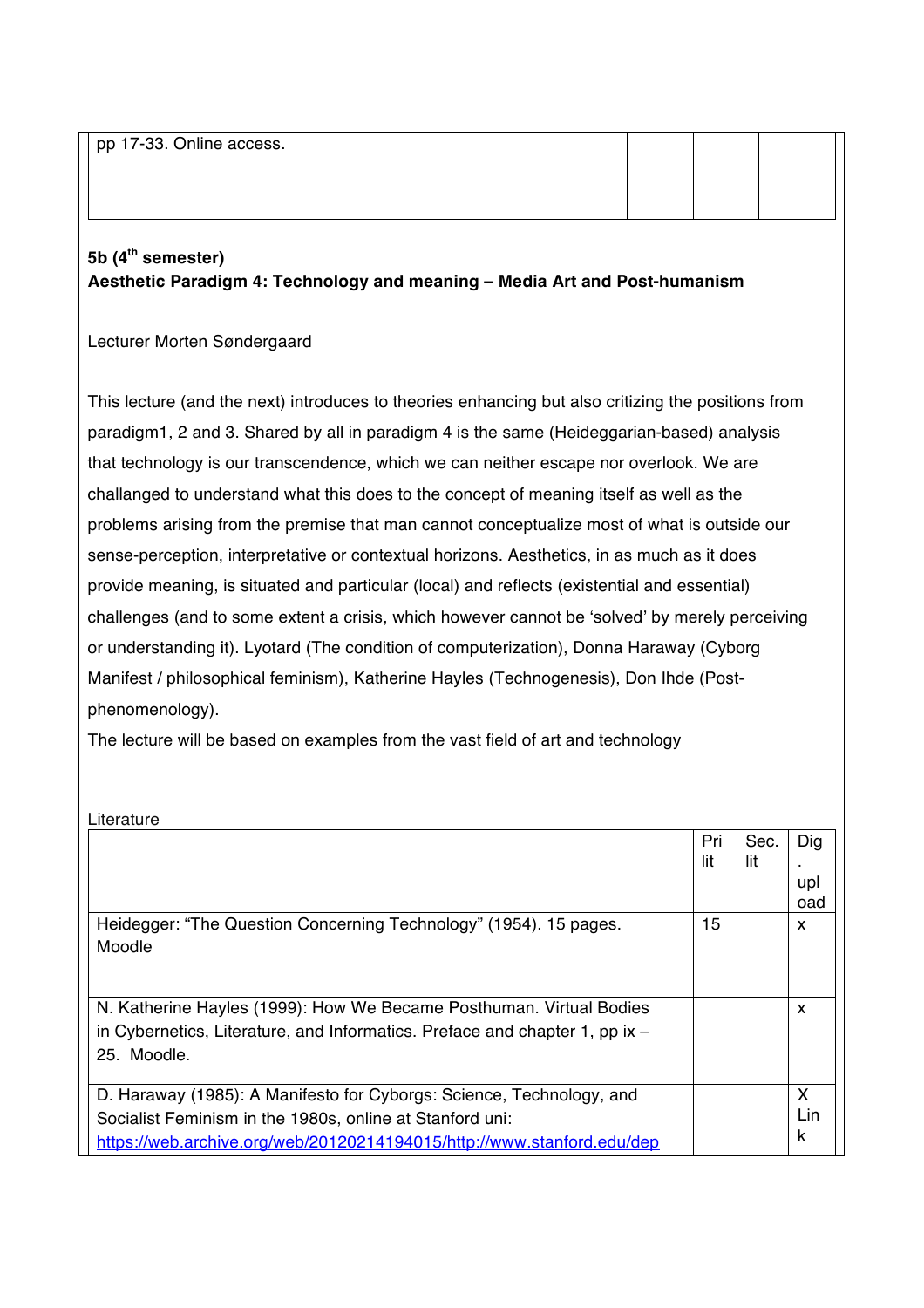t/HPS/Haraway/CyborgManifesto.html

### **6b (4th semester)**

**Aesthetic Paradigm 5: Technology framing cultural meaning. Kulturtechnic and Aesthetics from Intermedia to Media Archeology**

Lecturer Morten Søndergaard

This lecture looks further into theories criticizing the positions from paradigm1, 2 and 3. The theories in focus here are adding the claim that without technology and machines, there would be no culture. Thereby claiming, that any cultural meaning is founded and shaped by technology. Here, aesthetics is heavily influenced by Wittgenstein, Systems theory, the cybernetic philosophers Gordon Pask, Frederic Kittler and Siegfried Zielinski.

The lecture will be based on examples from the vast field of art and technology – from

intermedia to media archeology.

| Literature                                                                                                                                                                |         |             |                |
|---------------------------------------------------------------------------------------------------------------------------------------------------------------------------|---------|-------------|----------------|
|                                                                                                                                                                           | Pri lit | Sec.<br>lit | Dig.<br>upload |
| Jack Burnham: "The Aesthetics of Intelligent Systems" (1969).<br>Moodle.                                                                                                  |         |             | X              |
| J. Parikka (2012): What is Media Archaeology. Cambridge: Polity<br>Press, introduction pp 1-17. Permalink:<br>http://primo.aub.aau.dk/desktop:Samlet:AUB01_ALEPH001732677 | 17      |             | X<br>Link      |
| S. Zielinski (2006): A Deep Time of the Media: Toward an<br>Archaeology of Hearing and Seeing by Technical Means,<br>Introduction                                         |         | X           |                |

# **7 & 8**

# **Excursion with Exercise: Contexts of analysing aesthetics of art and technology**

Lecturer: Morten Søndergaard

We will visit ARoS and work in some of the exhibitions there – you will be expected to arrange your own transport t/f Aarhus. Entrance to ARoS is free for ArT students, bring your student card.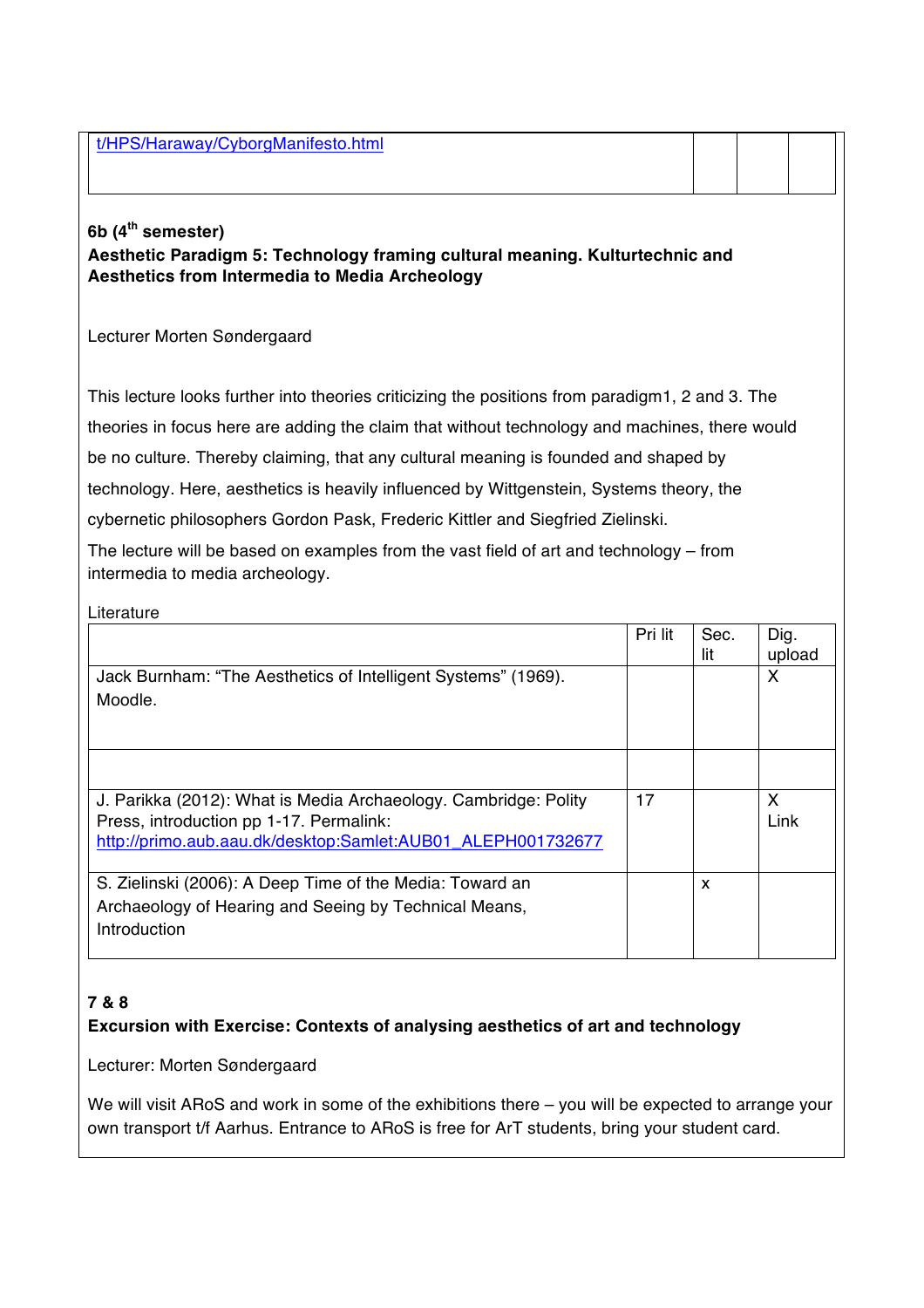This workshop and exercise form the basis of the written hand-in required for successful completion of the course.

- 1. You will work in groups (those you are already working in), choosing a specific art work or context to analyse. You will need pen and paper to make notes and sketch!
- 2. When chosen, start by sensing and perceiving the art work individually before discussing it further in the group. Remember to sense with your whole body, ears, skin, etc ! What words come to mind first when looking and listening to the art work – write them down! Do not be afraid of using elaborate words or to draw, or anything that may describe this better than whole sentences!
- 3. Then present to each other your perceptions. Try not to interpret too much at this stage. Allow metaphors and ambiguities.
- 4. Then: Discuss and construct a collective description based on a first attempt at interpretation (bringing in conceptual layers) - if disagreement, note it down and play along with that!
- 5. Now, turn your attention to the context and discourses. What contextualizes the art work? What contextualizes your interpretations? What discourses are present?
- 6. Finally, find at least one theoretical source (text) that could help you turn your description into an analysis. Start by paraphrasing the central theoretical idea from the text and ask the question: where, in the art work you are looking at / listening to / describing could that theoretical idea be helpful to clarify or critically reflect on the artistic idea / representation? Does the art work stand alone or is it depending on conceptual or contextual constraints for us to 'understand' its meaning?
- 7. The day will culminate with the groups presenting their analysis and reflection on the chosen art work / context. The presentation and analysis should draw on theories, either from the study/semester in general or the AiC course. It may also include other relevant examples and theories.

### **Examination**

An internal written examination in **Module 13: "Art in Context II – Media Art Theory"** (Kunst i kontekst II – mediekunstteori).

### **Form of examination**: c)

The examination is a 7-day assignment on a set subject. The examiner and an additional internal examiner according to 7-point scale evaluate the assignment. Number of pages: the written work must not exceed 10 pages.

**Evaluation**: Grading according to the 7-point scale. Credits: 5 ECTS

The examination should demonstrate that the student has fulfilled the objectives outlined above.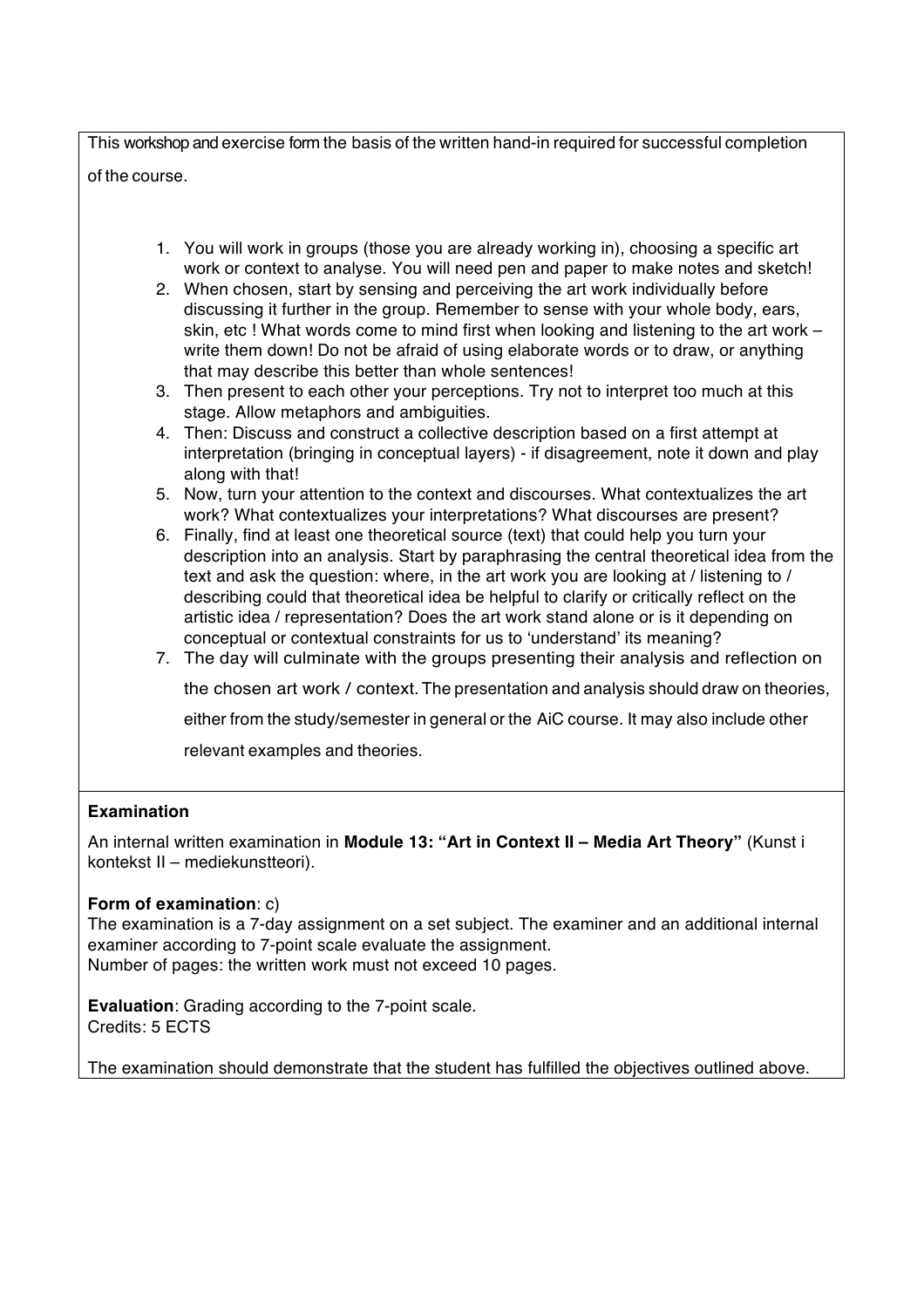### **Module description (description of each module)**

### **Module title, ECTS credits**

International Collaboration 5 ECTS

### **Location**

4. Semester

### **Module coordinator**

Morten Søndergaard

### **Type/Method and language**

Group work in relation to course activities and seminars English

#### **Learning objectives:**

During this module, students should acquire:

#### Basic **knowledge** about

- theories and methods of collaborative and networked creativity
- the influence of globalization on media art
- technological conditions and solutions of collaborative work

#### **Skills** in

- creating conceptual and technological frameworks for collaboration
- devising concrete methods of collaboration on the basis of existing methodologies in the field

#### **Competencies** in

- analyzing existing conditions of collaboration including analysis of user groups and participating institutions
- reflecting on present cultural-historical and media technological conditions and prospective solutions of international collaboration.

### **Academic content**

The module "International Collaboration" is a theoretical and practical introduction to methods of collaboration with international art institutions and/or art and design companies, and its possibilities and challenges. The students learn how to organize and implement an international collaborative project. The teaching format is a workshop. The project is supported by relevant literature and case studies that thematizes and discuss central ideas such as globalization, networked culture, and collaborative creativity.

### **Scope and expected performance**

5 ECTS credits. 1 ECTS credit = 27,5 hours of work. 5 ECTS = 137,5 hours of work consisting of preparation for course sessions, course participation, group work, exercises, counselling and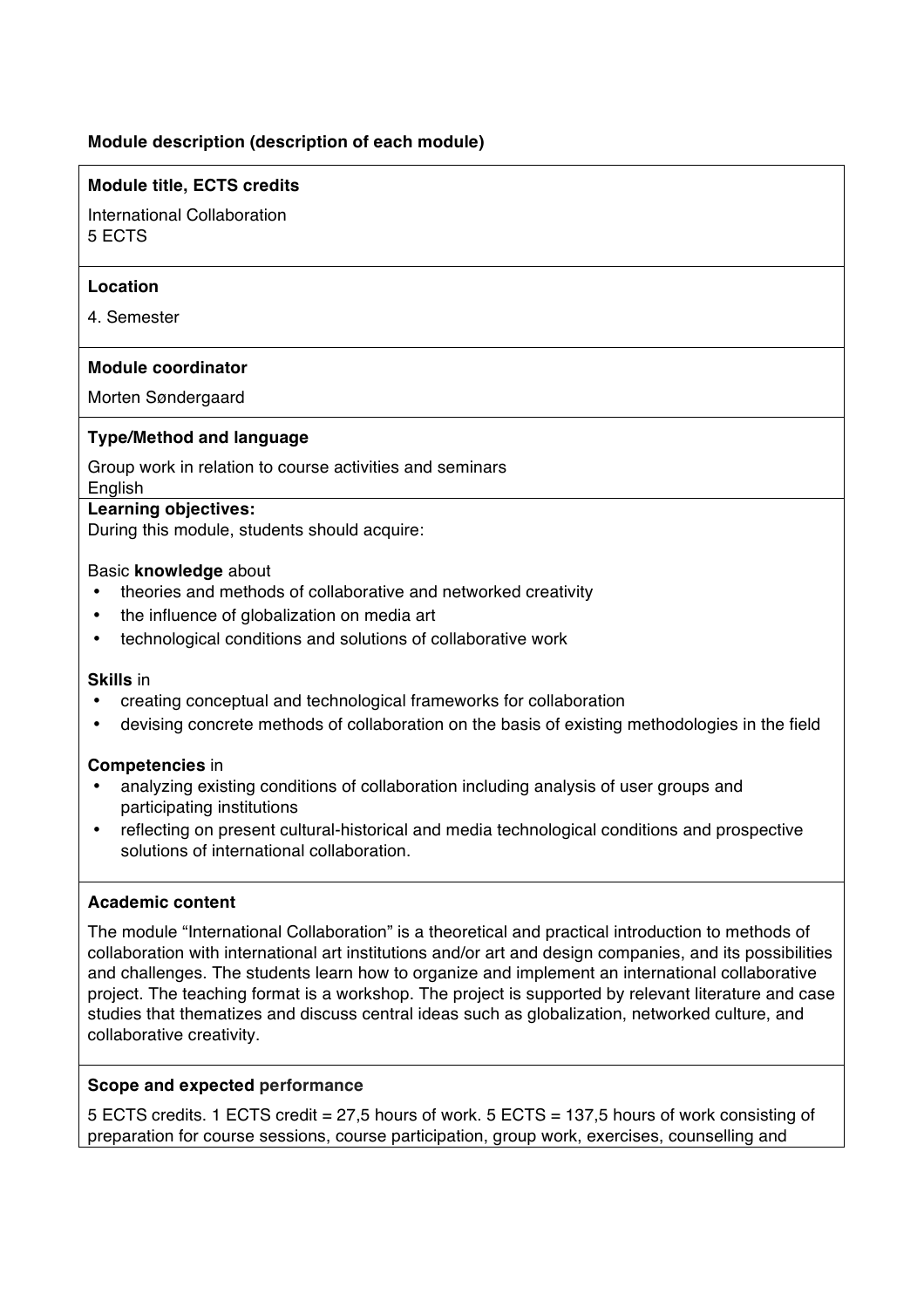exams. **Module activities (course sessions etc.)** Literature: Howard S. Becker (1982): Art Worlds. Berkeley: University of California Press, pp 1-40, 131-165 & 300-351. Moodle Upload. Hans van Maanen (2009): How to Study Art Worlds, Amsterdam University Press, pp 7-14, pp 31-52, 83-104. Permalink: https://www.jstor.org/stable/j.ctt46n0p3.3 Geert Lovink: Organization After Social Media, Minor Compositions Press, 2018. Introduction and pp 30-43. 35 pages. Url: https://monoskop.org/File:Lovink\_Geert\_Rossiter\_Ned\_Organization\_after\_Social\_Media\_2 018.pdf Dieter Daniels: Transmediale Unformatted. A (pre)history of thirty years or more. Transmediale Journal, https://transmediale.de/content/transmediale-unformatted-a-prehistory-of-thirty-years-or-more, 4 pages Bishop, Ganising, Parikka (2016): "Across and Beyond: Post-digital Practices, Concepts, and Institutions" in: Bishop et.al. (eds), Across & beyond – A transmediale Reader on Postdigital Practices, Concepts, and Institutions, Sternberg Press and transmediale e.V., pp 1- 10, 10 pages. Url: https://transmediale.de/content/across-and-beyond-post-digital-practicesconcepts-and-institutions Jussi Parikka (2016): The Lab Imaginary, Transmediale Journal, https://transmediale.de/content/the-lab-imaginary-speculative-practices-in-situ, 5 pages. Fiona Shipwright (2018): Turtles All the Way Down—Or, Escape from Infrastructure. Transmediale Journal, **https://transmediale.de/content/turtles-all-the-way-down-or-escape-frominfrastructure,** 10 pages Cornelia Solfrank (2016): Revisiting the Future. Transmediale Journal, https://transmediale.de/content/revisiting-the-future, 18 pages. **Study-trip to Transmediale in Berlin. 28 January – 3 February 2019. "One of the contemporary challenges is how to be critical and affirmative at the same time while avoiding … oversimplifications." (Transmediale, conceptual themestatement, https://2019.transmediale.de/theme )**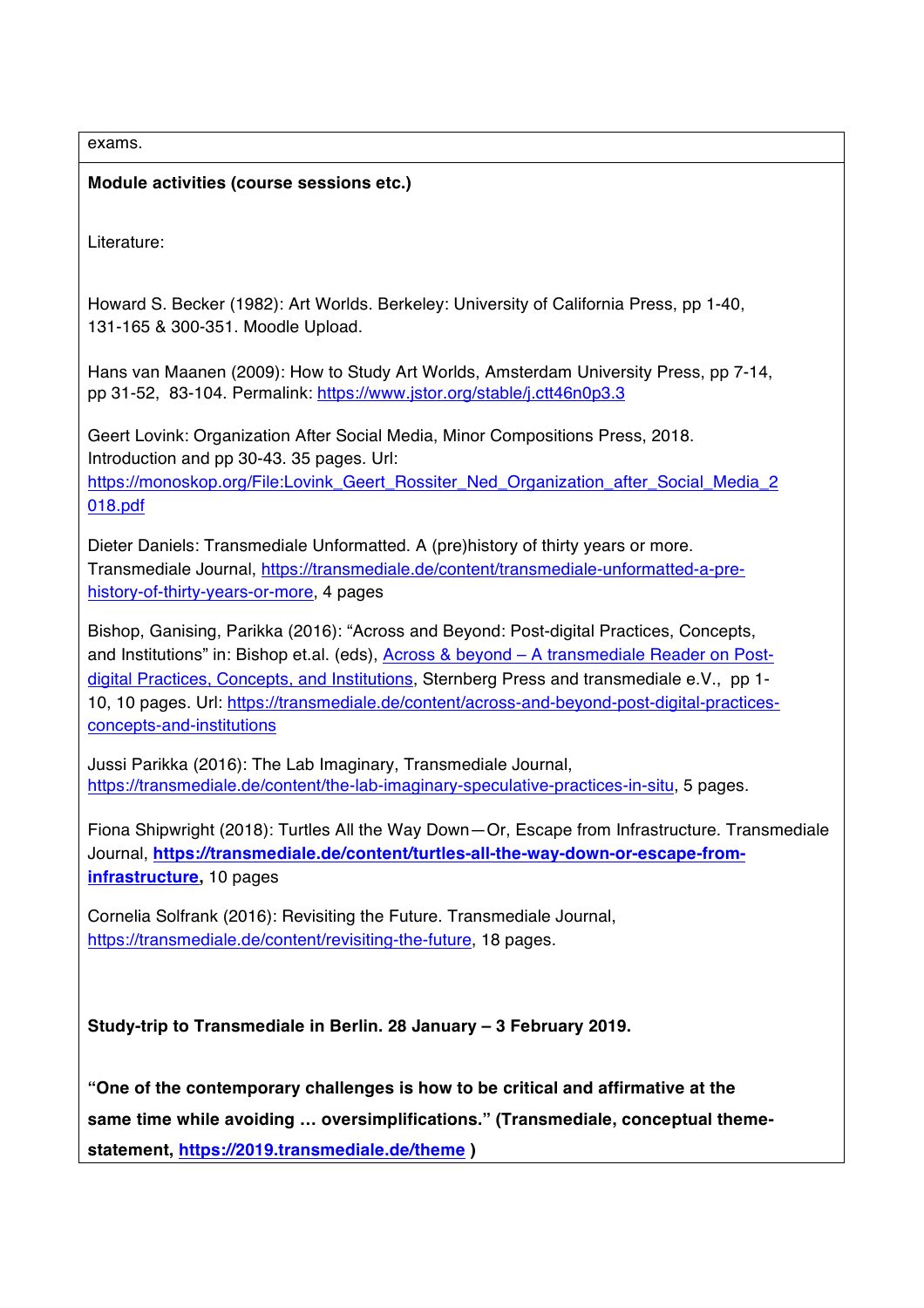This year, we will visit the Transmediale Festival (which is combined with the CTM festival of electronic music) in Berlin.

Transmediale is one of the major platforms and scenes of international collaboration in the field of art and digital culture, which since 1988 has offered critical perspectives on approaches to the intersections and entanglements of art, technology, sciences and humanities. As they write:

"Transmediale is a yearly festival and cultural organisation that facilitates critical reflection on and interventions into processes of cultural transformation from a post-digital perspective. In bringing together artists, researchers, activists, and thinkers transmediale offers new perspectives and approaches on how the digital and a general technological condition has become a factor of influence in practically all spheres of life." (from http://transmediale.de)

### **Tentative program**

28. January: Arrival in Berlin. (also MS)

29. January: (dep on student platform program: Morning Meeting). Student Platform, everyone.

30. January: (dep on student platform program: Morning Meeting). Student Platform, everyone. Evening: beers

31. January: Visit to CTM exhibition, everyone + then: free choice of other events. Evening: Transmediale Opening. Evening free.

- 1. Februar: Morning meeting. Festival/Conference free choice. Evening free choice.
- 2. February: Morning meeting. Festival/Conference free choice. Evening free choice.
- 3. February: Departure

### **1**

### **International Art Worlds and Collaboration Practices**

Lecturer Morten Søndergaard

Lecture: Introduction. Art does not happen out of nothing. It is a result of collaborative processes and practices, which bring together a number of different competencies and skills across many disciplines. Art production is highly framed and contextualized by a number of constraints and personas, institutions, the marked, curators, critics, copyright. This lecture will present and the sociological concept of 'art worlds' (Becker) and the key elements of collaboration practices at work here.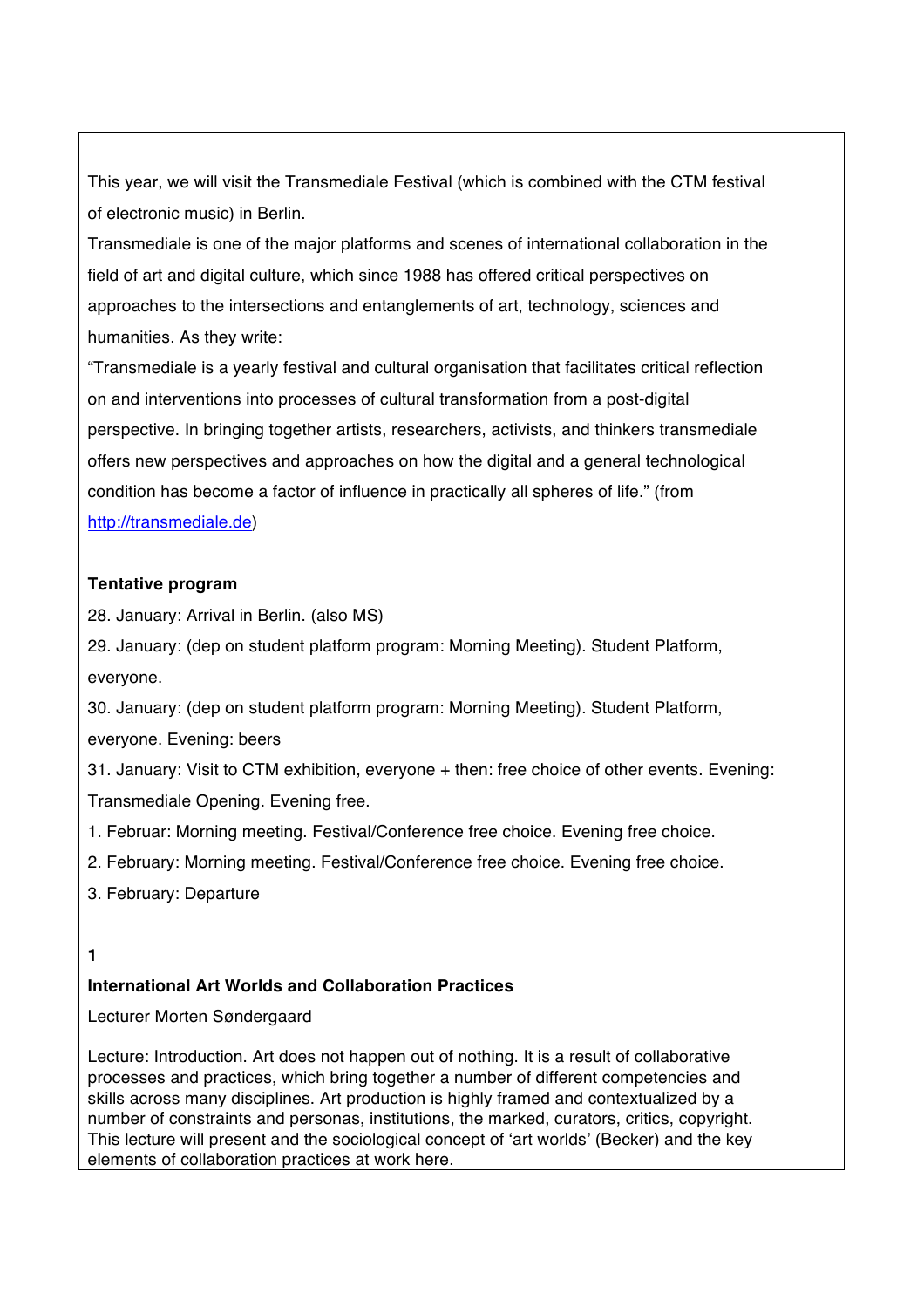|                                                                                                                                                                                                          | Pri lit | Sec.<br>lit | Dig.<br>uploa<br>d |
|----------------------------------------------------------------------------------------------------------------------------------------------------------------------------------------------------------|---------|-------------|--------------------|
| Howard S. Becker (1982): Art Worlds. Berkeley: University of<br>California Press, pp 1-30. Moodle upload                                                                                                 | 30      |             | X                  |
| Geert Lovink: Organization After Social Media, Minor<br>Compositions Press, 2018, Introduction. Url:<br>https://monoskop.org/File:Lovink_Geert_Rossiter_Ned_Organizati<br>on_after_Social_Media_2018.pdf |         |             | X<br>Link          |
| Hans van Maanen (2009): How to Study Art Worlds, Amsterdam<br>University Press, pp 7-14 & pp 31-52. Permalink:<br>https://www.jstor.org/stable/j.ctt46n0p3.3                                             |         |             | X<br>Link          |

# **2**

### **Post-mediated Art Worlds – International Collaboration & Organized Networks**

Lecturer Morten Søndergaard

Technology does not change the basics of how the art worlds work, but adds new ways of collaborate and networking, as well as intensifies the pressure of mediation of art into all aspects of life. And it makes it possible for art worlds to act and collaborate in a global scale. But it comes with a price: a still closer entanglement with a dominant cultural industry and big business. As a response, different ways of counter this technological dominance emerge in various corners of the media art world – even, media art itself can be seen as an organized network of international collaboration that defies the mainstream masks of cultural industry to establish other ways of produce and innovate perception, meaning and values. Transmediale looks at the 'structures of feeling' (Raymond Williams) involved in cultural production and turns attention towards the ability to produce rather than merely represent and communicate crisis. This lecture will discuss this premise and strategy, as well as showcase some of the organized networks of international collaboration operationalizing art and technology as a critical tool for political and cultural reflection, which have been emerging lately.

| Literature                                                        |         |      |        |
|-------------------------------------------------------------------|---------|------|--------|
|                                                                   | Pri lit | Sec. | Dig.   |
|                                                                   |         | lit  | upload |
| Geert Lovink: Organization After Social Media, Minor Compositions | 13      |      |        |
| Press, 2018, pp 30-43                                             |         |      |        |
| Hans van Maanen (2009): How to Study Art Worlds, Amsterdam        | 21      |      | ◡      |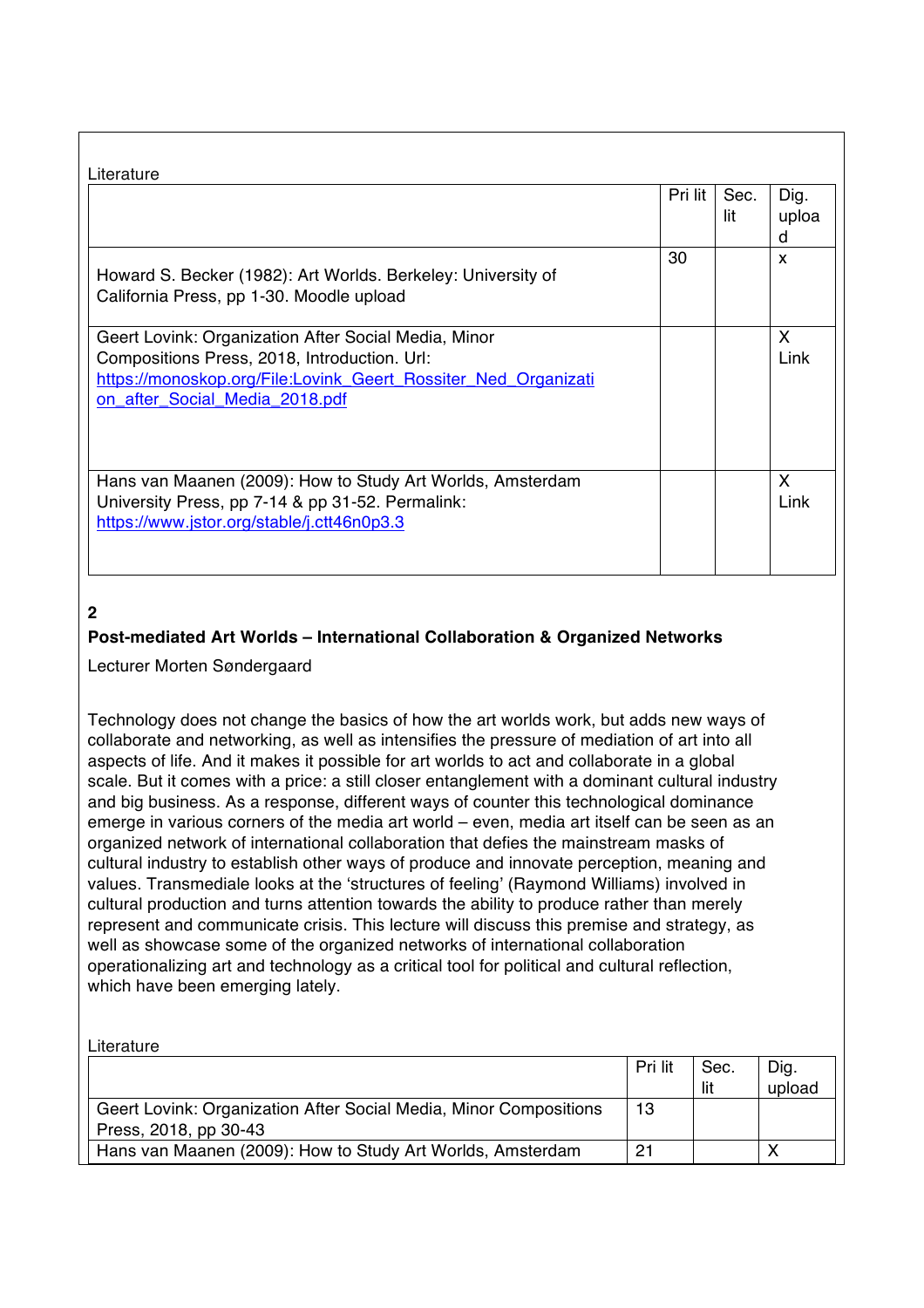| University Press, pp 83-104. Permalink:                     |  | Link |
|-------------------------------------------------------------|--|------|
| https://www.jstor.org/stable/j.ctt46n0p3.3                  |  |      |
|                                                             |  |      |
| S. Zielinski (2006): A Deep Time of the Media: Toward an    |  |      |
| Archaeology of Hearing and Seeing by Technical Means,       |  |      |
| Introduction.                                               |  |      |
|                                                             |  |      |
| Article on Raymond William's concept of (and analytical     |  | X    |
| method) Structures of Feeling, Oxford University Press      |  | Link |
| Reference Dictionary:                                       |  |      |
| http://www.oxfordreference.com/view/10.1093/oi/authority.20 |  |      |
| 110803100538488                                             |  |      |
|                                                             |  |      |
| Notice the links to other resources explaining uses of this |  |      |
| analytical method in other research fields.                 |  |      |
|                                                             |  |      |

### **3.**

## **Institutional Formats revisited: Post-digital practices and critical infrastructures**

Lecturer Morten Søndergaard

This lecture introduces to a range of institutional formats, from modernist formations to post-digital practices and critical infrastructures.

| Literature                                                       |         |      |        |
|------------------------------------------------------------------|---------|------|--------|
|                                                                  | Pri lit | Sec. | Dig.   |
|                                                                  |         | lit  | upload |
| Dieter Daniels: Transmediale Unformatted. A (pre)history of      | 4       |      | X      |
| thirty years or more. Transmediale Journal,                      |         |      | Link   |
| https://transmediale.de/content/transmediale-unformatted-a-      |         |      |        |
| pre-history-of-thirty-years-or-more, 4 pages                     |         |      |        |
|                                                                  |         |      |        |
| Bishop, Ganising, Parikka (2016): "Across and Beyond: Post-      | 10      |      | X      |
| digital Practices, Concepts, and Institutions" in: Bishop et.al. |         |      | Link   |
| (eds), Across & beyond - A transmediale Reader on Post-          |         |      |        |
| digital Practices, Concepts, and Institutions, Sternberg Press   |         |      |        |
| and transmediale e.V., pp 1-10, 10 pages. Url:                   |         |      |        |
| https://transmediale.de/content/across-and-beyond-post-          |         |      |        |
| digital-practices-concepts-and-institutions                      |         |      |        |

# **4**

### **Future (un)formats…**

Lecturer Morten Søndergaard

What will the future institutional formats be? What would be the perfect collaborative format for your own Art & Technology practices? And what about the climate, the Anthropocene, algorithmic capitalism, peace in the world, human rights, politics, ethics…? Where can our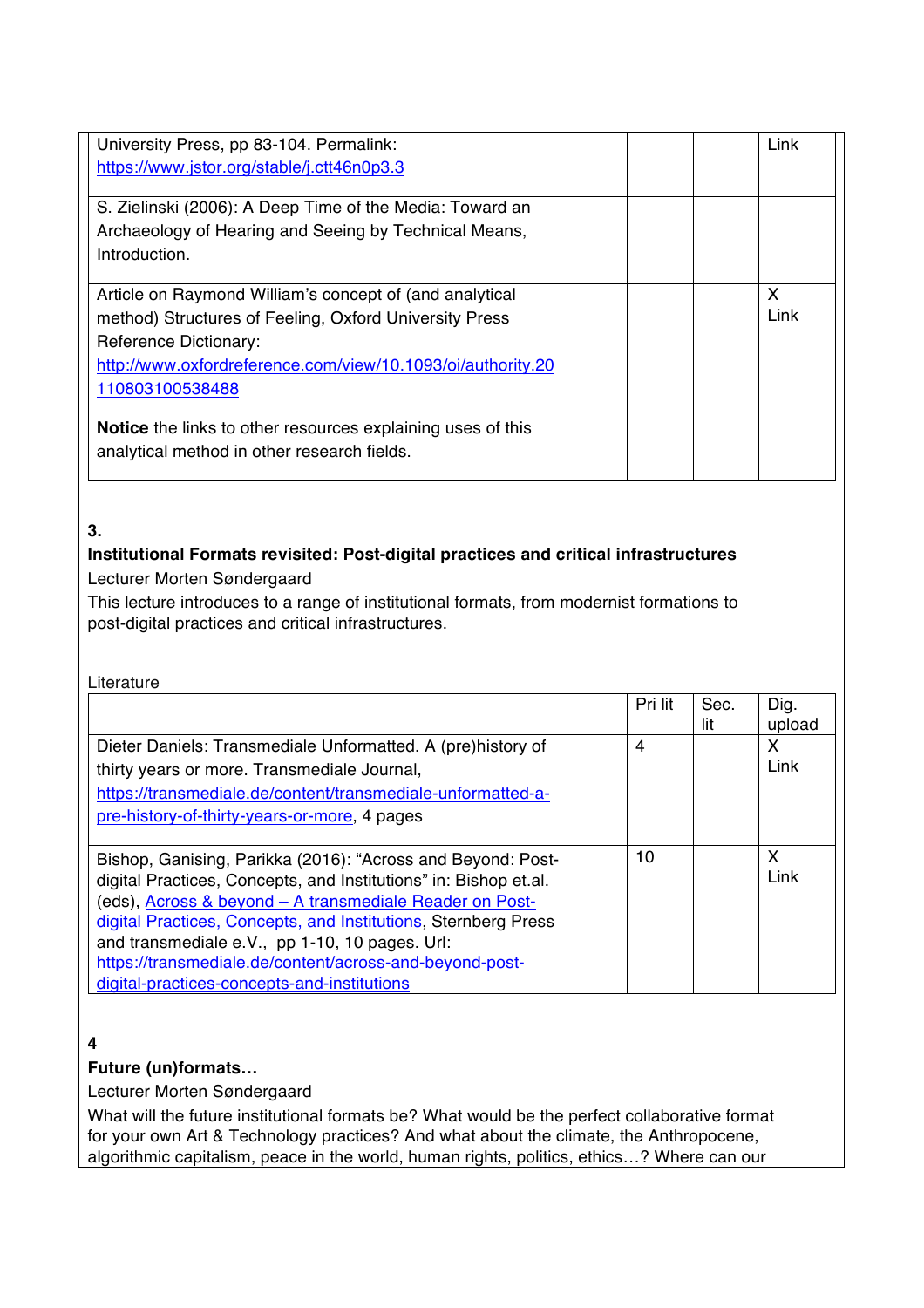imagination take us?

|                                                                                                                                                                                                          | Pri lit | Sec.<br>lit | Dig.<br>upload |
|----------------------------------------------------------------------------------------------------------------------------------------------------------------------------------------------------------|---------|-------------|----------------|
| Jussi Parikka (2016): The Lab Imaginary, Transmediale<br>Journal, https://transmediale.de/content/the-lab-imaginary-<br>speculative-practices-in-situ, 5 pages.                                          | 5       |             | X<br>Link      |
| Fiona Shipwright (2018): Turtles All the Way Down-Or, Escape<br>from Infrastructure. Transmediale Journal,<br>https://transmediale.de/content/turtles-all-the-way-down-or-<br>escape-from-infrastructure |         |             | X<br>Link      |
| Cornelia Solfrank (2016): Revisiting the Future. Transmediale<br>Journal, https://transmediale.de/content/revisiting-the-future, 18<br>pages.                                                            | 18      |             | X<br>Link      |

## **5-6:**

# **Organizing your own International collaboration Networks – student presentations**  Lecturer Morten Søndergaard

## Note: **Successfully completing your team presentation is required to pass the course based on active participation**

Student team presentations (2 students in each team), 30 minutes: Imagine an international collaboration network you would like to organize and showcase its background, purpose, tactical and strategical media, as well as operational practice. Use sketching, photos, sound, video all available media in your presentation. Compare with another existing project (from Aalborg or Transmediale or elsewhere): describe IN DETAIL how you imagine it would operate as an international collaboration practice in the Art World? Use examples, sketches, images, video etc. What characterizes its critical discourse and what is the role of 'art' and 'technology' in that discourse? Use quotes from the semester texts

## **7-8: Organizing (Your own) International collaboration Networks – student presentations**

Lecturer Morten Søndergaard

Note: **Successfully completing your team presentation is required to pass the course based on active participation**

Student team presentations (2 students in each team), 30 minutes: Imagine an international